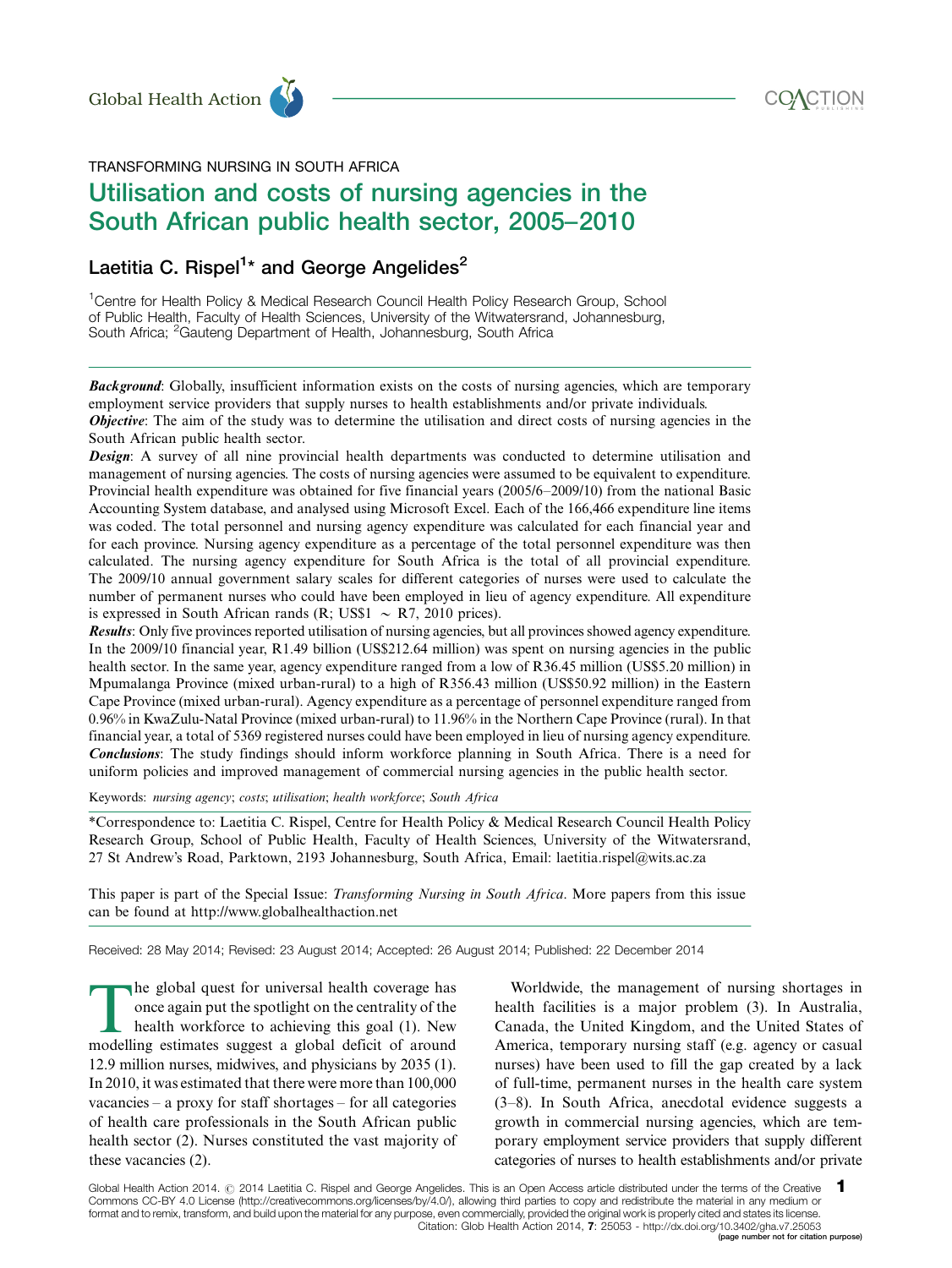individuals (9). A large, representative cross-sectional study conducted in 2010 found that one in every 11 nurses worked for a commercial nursing agency and that 37.8% of study participants engaged in agency nursing in the year preceding the survey (10). These agency nurses are employed through nursing agencies.

Much of the literature on nursing agencies is concerned with high-income countries (5, 6, 8, 11-16). A key focus and concern of the literature have been on the management of temporary or agency staff (11, 12, 14, 15, 17, 18), or the negative implications of temporary staff for nursing managers, communication, patient care, and/or health service delivery (19-21). In recent years, Canada, the United Kingdom, and the United States have studied their nursing workforce profiles, including the number of casual and/or agency nurses, in an attempt to assist with improved health workforce planning and forecasting (22-25). The UK National Audit Office has a monitoring system on the use and management of all temporary nursing staff in acute hospital and foundation trusts, and trend information is available over a period of time (18, 26, 27).

There are few empirical studies on nursing agencies (3, 6, 8), and these tend to be descriptive, sometimes lacking the methodological rigour needed to make generalisable conclusions. Globally, insufficient information exists on the costs of agency nursing. The UK National Audit Office has commissioned several studies, including a census of National Health Service (NHS) Trusts to examine the demand for temporary staff (including agency staff), their utilisation, the costs of procurement, and the impact of initiatives to improve quality and expenditure information (18, 27). A Melbourne study on agency nursing found high utilisation of agency nurses in response to problems of recruitment and retention of nurses in specialty areas, busy and fluctuating caseload units, and lack of permanent night duty staff (8). However, there are methodological limitations as it was a telephone survey, financial data were posted, and the agency response rate was poor (8). In South Africa, expenditure information is more readily available, particularly in the private health sector (28), but the costs of nursing agencies in the public sector have not been well researched.

Cost information is important for the management of temporary staff in a health facility, for shaping policy responses, monitoring trends, and/or benchmarking the performance of nursing agencies in the health system (29, 30). Costing data also allow for improved workforce planning, including comparisons of quality and performance between agency staff and permanent staff (26). In light of this and the dearth of empirical information, the aim of this study was to determine utilisation and costs of nursing agencies in the South African public health sector.

# **Methodology**

The study setting was the nine provincial health departments in South Africa, which were classified as follows: urban (Gauteng and Western Cape), rural (Limpopo, Northern Cape, and North West), and mixed urbanrural (Eastern Cape, Free State, KwaZulu-Natal, and Mpumalanga). The study was approved by the Human Research Ethics Committee (Medical) of the University of the Witwatersrand in Johannesburg. The provincial health authorities also provided approval for the study.

A survey was conducted among all nine provincial health departments in South Africa to determine the utilisation and management of nursing agencies. The survey aimed to develop an understanding of the drivers of agency nurse utilisation and to explore the policies on, and management of, nursing agencies. Four face-to-face interviews and three telephonic interviews were conducted, using a semi-structured interview schedule. In the case of one province, the human resource manager in the province completed the interview schedule and faxed it back to the researchers. The interview schedule focussed on utilisation of nursing agencies in the province; the type of health facilities or services that utilise agency nurses; policy frameworks that guide the use of nursing agencies, including the existence of a specific provincial policy; and the perceived advantages and disadvantages of nursing agencies. The information from the interviews was coded and analysed using thematic content analysis.

A cost analysis of nursing agencies was done for the 5-year period from 2005 until 2010. We assumed that the direct costs of nursing agencies were equivalent to expenditure on nursing agencies. Data on provincial health expenditure were obtained for five financial years (2005/6-2009/ 10) from the national transversal Basic Accounting System (BAS) database (i.e. official government statistics). The financial year in government commences on 1 April each year and ends on 31 March of the following year. The data were exported into Microsoft Excel in order to facilitate uniform coding of the expenditure information and to do trend analysis across the entire period (2005/06 to 2009/ 10). Each financial year was put into a separate worksheet. The number of expenditure line items ranged from 30,595 in the 2005/6 financial year to 34,978 in the 2009/10 financial year, totalling 166,466 line items for coding over the 5-year period. Each line item was coded meticulously, depending on the type of expenditure, and similar items were grouped and aggregated. The coding also took into account the province or health facility where the expenditure occurred. Once each item was coded, cross-tabulations and calculations were done to ensure that the same total expenditure was obtained for each provincial health department, thus ensuring both validity and reliability of the study results.

Overall provincial health expenditure consists of all expenditure items, including compensation of employees,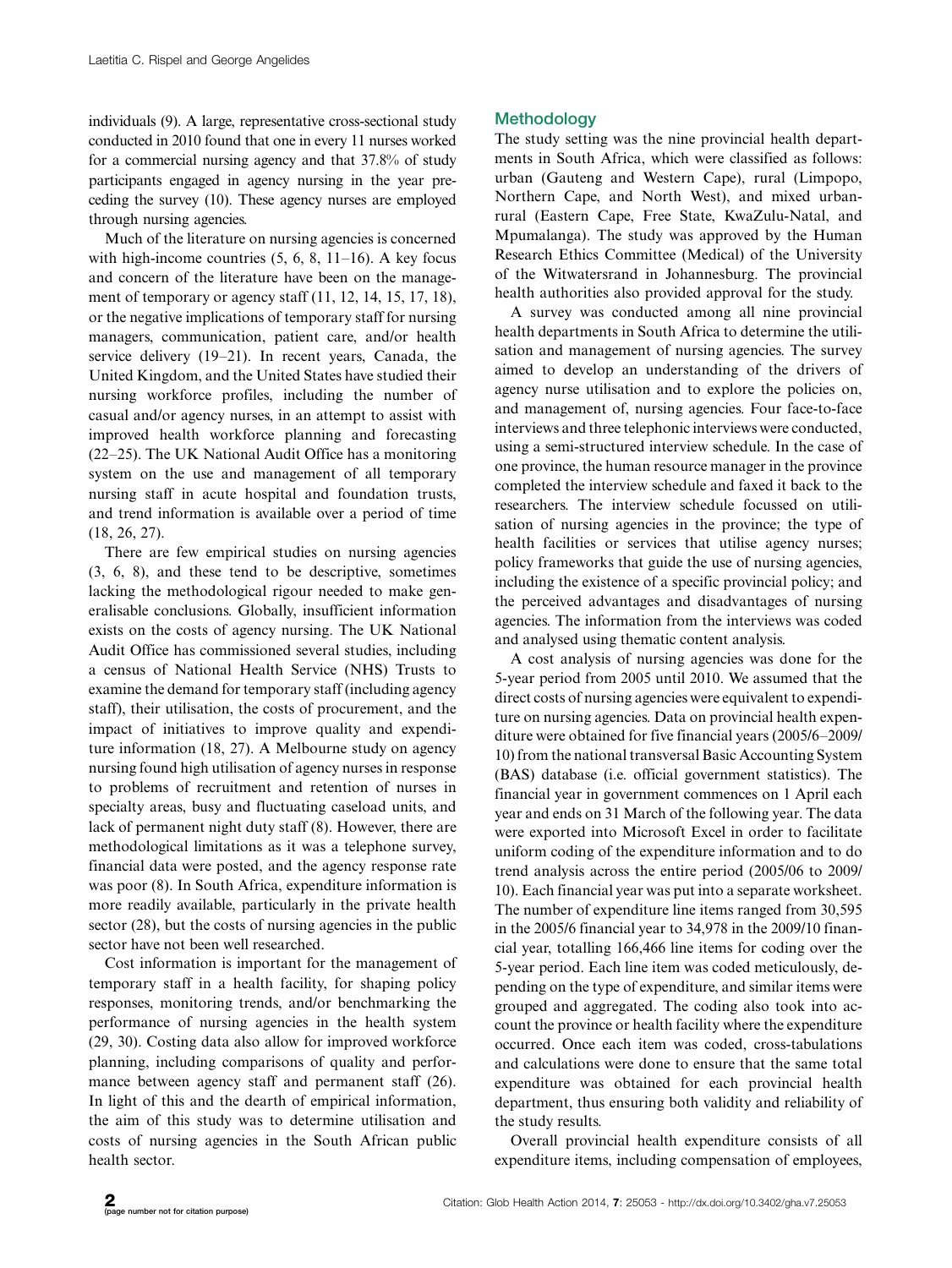goods and services (operational expenditure), transfer payments (to municipalities or non-governmental organisations), and capital expenditure. Personnel expenditure, also called compensation of employees, consists of salaries, staff benefits, and overtime payments. Nursing agency expenditure consists of all expenses paid to commercial nursing agencies (including administration fees) and is paid from the goods and services budget of each provincial health department.

For each of the nine provinces, the total personnel and nursing agency expenditure was calculated for each financial year. Agency nursing expenditure as a percentage of the total personnel expenditure was then calculated, for each province and for each financial year. The nursing agency expenditure for all provinces was totalled to arrive at agency expenditure for South Africa for each financial year, and over the 5-year period.

In order to calculate the number of full-time-equivalent (FTE) nurses who could have been employed for the given nursing agency expenditure for that province, the 2009/10 government salary scales for different categories of nurses (professional, enrolled, and auxiliary nurses) were obtained. The median salary for each nursing category was calculated. Assuming standard benefits such as health insurance and housing subsidy, 30% was added to the amount. This amount for each nursing category was then used to calculate the number of FTE nurses. All expenditure is expressed in South African rand  $(R; US$1 \sim R7$ , 2010 prices).

### **Results**

# Utilisation of nursing agencies, policies and management

Eight out of nine provincial health departments responded to the provincial survey on nursing agencies (89% response rate). The team tried unsuccessfully for 18 months to get a response from the Northern Cape Provincial Health Department.

Table 1 shows the reported utilisation of nursing agencies in the South African public health sector.

The provincial survey (Table 1) found that budgetary constraints have either prevented the use of nursing agencies (North West, Eastern Cape, and Limpopo) or led to the termination (KwaZulu-Natal) or the restricted and/or controlled use of nursing agencies (Free State, Gauteng, Mpumalanga, and Western Cape). Gauteng and Western Cape Provinces reported specific policy frameworks that guide the utilisation of nursing agencies. In Free State and Mpumalanga, the generic government procurement policy was used. The perceived advantages of utilising nursing agencies were that they complemented the existing number of staff, especially in specialised areas, and cost savings on the personnel budget, particularly after the implementation of the occupation specific dispensation

(OSD), a financial incentive for health professionals in the public service (31). Reported disadvantages of nursing agencies were: the failure of agencies to supply the required nursing skills; inappropriate use of agencies, often to manage permanent staff absenteeism; lack of enforcement of contractual obligations; possible corruption and collusion between agencies, managers, and nurses; and potential abuse of the system when provincial government nurses do moonlighting through an agency.

# Total nursing agency expenditure in the South African public health sector, 2005-2010

Figure 1 shows the overall nursing agency expenditure in the South African public health sector. Expenditure ranged from R914.29 million (US\$130.61 million) in the 2005/6 financial year to a peak of R1.53 billion (US\$218.22 million) in 2007/8. In the 2009/10 financial year, R1.49 billion (US\$212.64 million) was spent on nursing agencies. The total amount spent on nursing agencies in the South African public health sector for the 5-year study period was R6.47 billion (US\$924.01 million).

### Trends in nursing agency expenditure

Table 2 and Fig. 2 show the trends in nursing agency expenditure for each of the nine provinces over the 5-year period. As can be seen from Table 2, in 2009/10, agency expenditure ranged from a low of R36.45 million (US\$5.21 million) in Mpumalanga Province to a high of R356.43 million (US\$50.92 million) in the Eastern Cape Province. Fig. 2 shows that there were erratic expenditure patterns in the majority of provinces, and unexplained peaks in Gauteng in 2007/8, in North West in 2008/9, and in Northern Cape in 2009/10.

# Nursing agency expenditure as a percentage of total provincial health expenditure

Table 3 shows trends in nursing agency expenditure as a percentage of total provincial health expenditure.

As can be seen from Table 3, in Limpopo (rural) and KwaZulu-Natal (mixed urban-rural) provinces, nursing agency expenditure was less than 1% of overall health spending for the entire study period. Both Eastern Cape (mixed) and Western Cape (urban) showed a 50% decline in nursing agency expenditure as a percentage of overall health spending between the beginning and end of the study period. In Gauteng (urban), there were increases between 2005/6 and 2007/8, with declines in the 2008/9 and 2009/10 financial years. Free State (mixed) appears to have managed to keep nursing agency expenditure to less than 2% of overall health spending. There were large fluctuations in the rural provinces of Northern Cape and North West, where nursing agency expenditure as a percentage of overall provincial spending was 8.06% in the Northern Cape in 2009/10 and 8.14% in North West in 2008/9.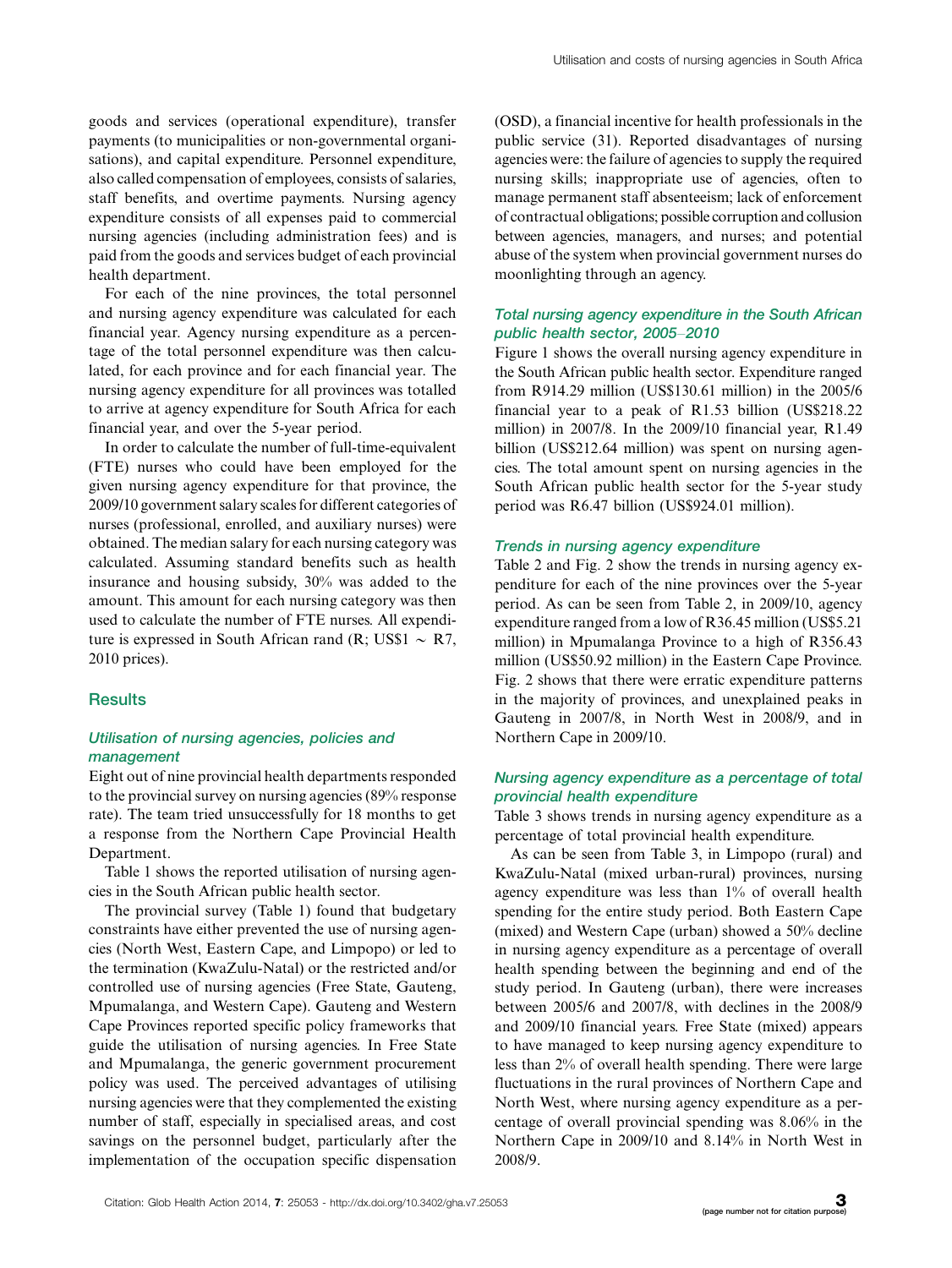| Province                   | Nursing agency utilisation                                                                                              | Existence of specific policy                                                                                                                       | Advantages                                                                                                                | Disadvantages                                                                                                                                                                                                                                                                                                                   |
|----------------------------|-------------------------------------------------------------------------------------------------------------------------|----------------------------------------------------------------------------------------------------------------------------------------------------|---------------------------------------------------------------------------------------------------------------------------|---------------------------------------------------------------------------------------------------------------------------------------------------------------------------------------------------------------------------------------------------------------------------------------------------------------------------------|
| Eastern Cape               | Yes, in tuberculosis and •<br>public-private<br>partnership hospitals                                                   | Unsure                                                                                                                                             | Agencies deploy staff •<br>٠<br>to geographical areas •<br>or health facilities<br>where it is difficult to<br>find staff | Agencies not well regulated<br>Many agency nurses not<br>registered with the South<br>African Nursing Council                                                                                                                                                                                                                   |
| <b>Free State</b>          | Yes                                                                                                                     | Unsure                                                                                                                                             | Staff supplementation •<br>Savings on personnel<br>budget as they are<br>paid from the goods<br>and services budget       | Agencies do not send nurses<br>with required skills<br>Some agency nurses not<br>familiar with the public health<br>sector<br>Nurses abuse the system by<br>٠<br>working through agencies<br>while on leave at the primary<br>employer                                                                                          |
| Gauteng                    | Yes, contract with 10<br>agencies<br>Mostly used in large<br>hospitals and<br>specialised areas<br>(e.g. critical care) | $Yes - provided nursing$<br>agency policy                                                                                                          | Assist with staff<br>shortages in specialty<br>areas, such as critical<br>care units                                      | Managers use nursing<br>agencies to manage<br>absenteeism<br>Agencies send<br>$\bullet$<br>inexperienced nurses or<br>nurses without specialised<br>skills<br>Contractual obligations not<br>enforced by hospital<br>management<br>Possible corruption and<br>collusion between agencies,<br>managers, and individual<br>nurses |
| KwaZulu-Natal              | Stopped utilisation of<br>$\bullet$<br>nursing agencies due to •<br>budgetary constraints                               | No<br>Used government supply<br>chain management policy                                                                                            |                                                                                                                           | Nurses employed by<br>provincial Department of<br>Health moonlighted via<br>agencies in their hospitals of<br>employment                                                                                                                                                                                                        |
| Limpopo<br>Mpumalanga      | No<br>Yes, contract<br>with 2 agencies                                                                                  | Not applicable<br>No                                                                                                                               | Not applicable<br>Able to provide<br>efficient services                                                                   | Not applicable<br>Employees compare the<br>wages received from<br>agencies with departmental<br>salaries, and that creates<br>conflict                                                                                                                                                                                          |
| North West<br>Western Cape | No<br>Yes, contract with 9<br>agencies<br>Mostly used in large<br>hospitals and<br>specialised areas                    | Not applicable<br>Yes, public sector policies<br>on remunerative work<br>outside the public service<br>and provincial human<br>resource management | Not applicable<br>Able to provide staff<br>at short notice                                                                | Not applicable<br>High costs<br>Inexperienced nurses<br>Suboptimal quality of care                                                                                                                                                                                                                                              |

Table 1. Utilisation and management of nursing agencies in the South African public health sector

# Nursing agency expenditure as a percentage of personnel expenditure

Table 4 illustrates trends in nursing agency expenditure as a percentage of personnel expenditure in each province for the study period.

Eastern Cape and Western Cape Provinces show more than 50% declines in nursing agency expenditure as a percentage of personnel expenditure over the study period. In Northern Cape, nursing agency expenditure constituted 11.96% of personnel spending in the 2009/10 financial year,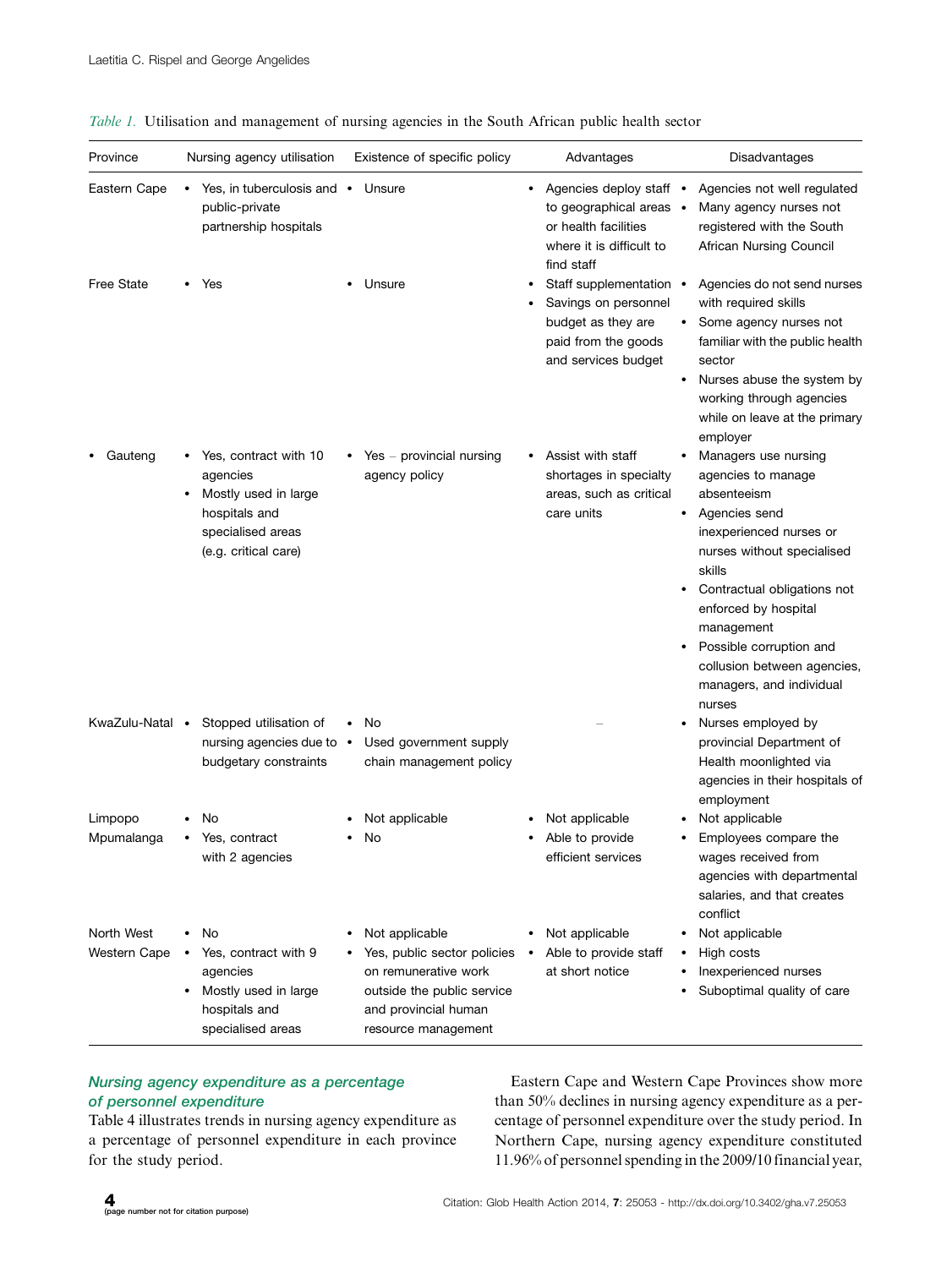

Fig. 1. Trends in total nursing agency expenditure in the South African public health sector, 2005–2010. Source: South Africa National Treasury, national transversal Basic Accounting System (BAS).  $R =$  South African rands.

whereas in North West, agency expenditure was  $15.13\%$ of the personnel expenditure in the 2008/9 financial year. In Gauteng, nursing agency expenditure as a percentage of personnel spending showed a similar pattern to overall spending, with increases between 2005/6 and 2007/8, and declines in the 2008/9 and 2009/10 financial years. There was no consistent spending pattern in the other provinces.

### Opportunity costs of nursing agency expenditure

In 2009/10, the annual salary package of a professional nurse (4 years of training) was R277,226 (US\$40,000), an enrolled nurse (2 years of training) earned an annual salary of R154,471 (US\$22,000), and an auxiliary nurse (1 year of training) earned an annual salary of R119,646 (US\$17,000). Using these salary packages, Table 5 shows the number of nurses of each category who could have been employed in lieu of nursing agency expenditure for the 2009/10 financial year.

As can be seen from Table 5, in 2009/10, a total of 5369 professional (registered) nurses could have been employed in the South African public health sector. Alternatively,

nursing agency expenditure could have funded 9636 enrolled nurses or 12,441 auxiliary nurses.

### **Discussion**

The provincial survey revealed wide variations in the utilisation and management of nursing agencies across the nine provinces (Table 1), despite the growth in public sector staff numbers in the last decade (32). In the survey, North West and Limpopo Provinces reported that there was no utilisation of nursing agencies, and therefore no need for policies and/or the management of these agencies. However, this was contradicted by the costing study as expenditure was recorded in all provincial health departments. These findings on utilisation could reflect a lack of knowledge on the part of the respondents who were interviewed. On the other hand, the findings point to the disjuncture and lack of communication between human resource and finance departments at the head offices of provincial health departments, and between the head offices (centre) and lower level health facilities. Other studies have also pointed to the problems of suboptimal

|  | Table 2. Trends in nursing agency expenditure in the South African public health sector, 2005–2010 |  |  |  |
|--|----------------------------------------------------------------------------------------------------|--|--|--|
|  |                                                                                                    |  |  |  |

| Province            | 2005/6 (R)  | 2006/7 (R)    | 2007/8 (R)    | 2008/9 (R)    | 2009/10 (R)   |
|---------------------|-------------|---------------|---------------|---------------|---------------|
| Eastern Cape        | 432,799,564 | 368,740,527   | 384,777,196   | 364,378,884   | 356,429,449   |
| <b>Free State</b>   | 52,395,839  | 67,101,223    | 52,417,250    | 36,769,318    | 85,968,276    |
| Gauteng             | 110,972,166 | 291,240,036   | 450,566,358   | 296,302,273   | 229,782,134   |
| KwaZulu-Natal       | 31,192,138  | 25,542,244    | 121,060,152   | 119,355,192   | 118,437,227   |
| Limpopo             | 6.354.945   | 11,098,524    | 78,030        | 28,030,416    | 87,177,905    |
| Mpumalanga          | 39,818,398  | 41,153,298    | 102.911.333   | 7,859,761     | 36,445,893    |
| Northern Cape       | 6,318,734   | 12.557.108    | 12.961.058    | 11.042.380    | 178,919,686   |
| North West          | 0           | 62,684,538    | 184,306,034   | 361,680,916   | 177,014,047   |
| <b>Western Cape</b> | 234,437,117 | 223,761,383   | 218,497,181   | 208,431,408   | 218,279,792   |
| <b>TOTAL</b>        | 914.288.902 | 1,103,878,880 | 1,527,574,592 | 1,433,850,547 | 1,488,454,407 |
|                     |             |               |               |               |               |

Source: South Africa National Treasury, national transversal Basic Accounting System (BAS).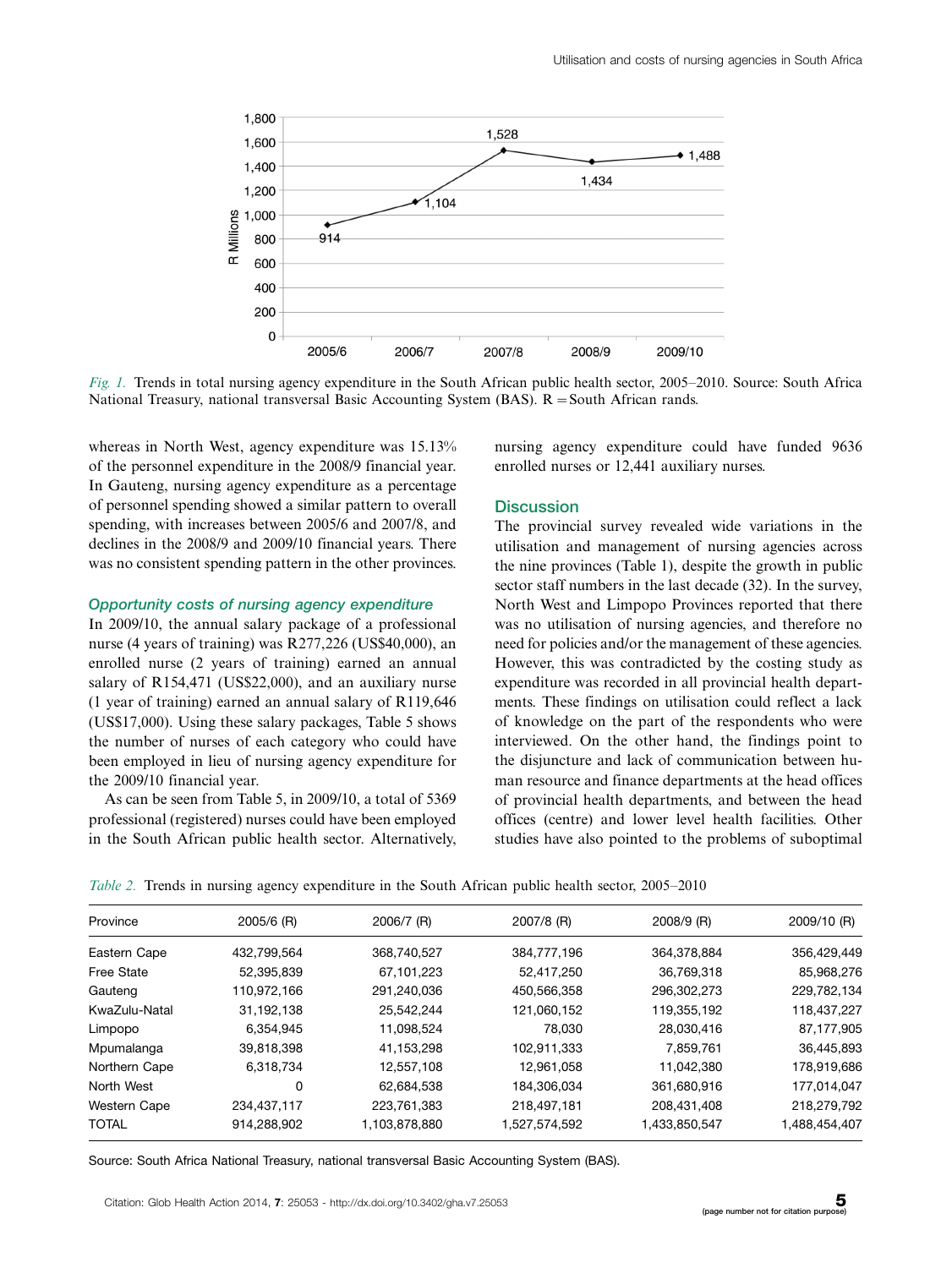

Fig. 2. Trends in agency nursing expenditure by province, 2005-2010. Source: South Africa National Treasury, national transversal Basic Accounting System (BAS). EC = Eastern Cape; FS = Free State; GP = Gauteng; KZN = KwaZulu Natal;  $LP = Limpopo$ ; MP = Mpumalanga; NC = Northern Cape; NW = North West; WC = Western Cape; R = South African rands.

communication and 'silo' functioning both among and within provincial health departments in South Africa (32, 33).

The costing study found that nursing agency expenditure in the South African public sector ranged from R914.29 million (US\$130.61 million) in the 2005/6 financial year to R1.49 billion (US\$212.64 million) in the 2009/10 financial year. This total amount of R6.47 billion (US\$924.01 million) that was spent on nursing agencies for the 5-year study period was more than the 2009/10 provincial health budget of Free State, Mpumalanga, Northern Cape, or North West Province (34). We could not find comparable studies of nursing agency expenditure in other low- and middle-income settings. In England, a 2004/5 census of temporary nursing staff in acute NHS hospital and foundation Trusts found that the Trusts

Table 3. Trends in nursing agency expenditure as a percentage of overall provincial health expenditure

| Province            | 2005/6 (%) | 2006/7 (%) | 2007/8 (%) | 2008/9 (%) | 2009/10 (%) |
|---------------------|------------|------------|------------|------------|-------------|
| Eastern Cape        | 6.62       | 4.73       | 4.77       | 3.45       | 2.93        |
| <b>Free State</b>   | 1.69       | 1.99       | 1.36       | 0.83       | 1.63        |
| Gauteng             | 1.04       | 2.43       | 3.29       | 1.80       | 1.19        |
| KwaZulu-Natal       | 0.29       | 0.21       | 0.79       | 0.68       | 0.53        |
| Limpopo             | 0.14       | 0.19       | 0.00       | 0.35       | 0.96        |
| Mpumalanga          | 1.44       | 1.30       | 2.84       | 0.18       | 0.63        |
| Northern Cape       | 0.57       | 0.95       | 0.64       | 0.63       | 8.06        |
| North West          | 0.00       | 4.64       | 4.79       | 8.14       | 3.44        |
| <b>Western Cape</b> | 3.97       | 3.38       | 2.82       | 2.33       | 2.03        |

Source: South Africa National Treasury, national transversal Basic Accounting System (BAS).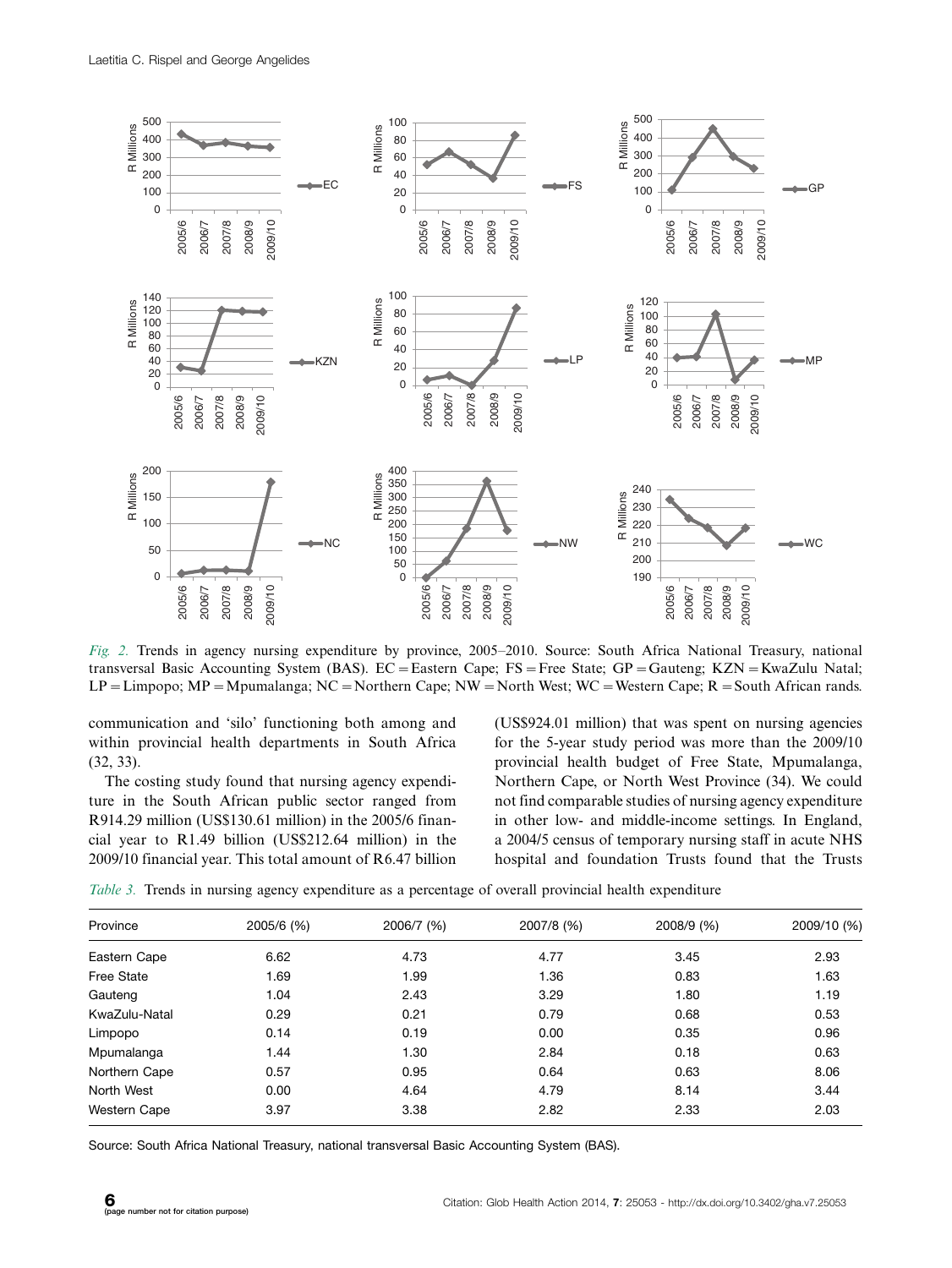| Province          | 2005/6 (%) | 2006/7 (%) | 2007/8 (%) | 2008/9 (%) | 2009/10 (%) |
|-------------------|------------|------------|------------|------------|-------------|
| Eastern Cape      | 12.56      | 9.56       | 8.40       | 6.02       | 4.89        |
| <b>Free State</b> | 2.82       | 3.33       | 2.23       | 1.29       | 2.68        |
| Gauteng           | 2.38       | 5.36       | 6.90       | 3.61       | 2.28        |
| KwaZulu-Natal     | 0.52       | 0.38       | 1.39       | 1.19       | 0.96        |
| Limpopo           | 0.23       | 0.34       | 0.00       | 0.60       | 1.63        |
| Mpumalanga        | 2.67       | 2.40       | 5.15       | 0.31       | 1.23        |
| Northern Cape     | 1.21       | 1.84       | 1.63       | 1.25       | 11.96       |
| North West        | 0.00       | 6.75       | $-$ a      | 15.13      | 6.44        |
| Western Cape      | 7.86       | 6.53       | 5.27       | 4.28       | 3.89        |

Table 4. Nursing agency expenditure as a percentage of personnel expenditure

<sup>a</sup>Unable to calculate because of missing data.

Source: South Africa National Treasury, national transversal Basic Accounting System (BAS).

spent a total amount of £238 million (pounds Sterling) on agency nursing staff during 2004/5, and £773 million on all temporary nursing staff (35). However, there are vast differences in the organisation of the health care system, staffing needs, the quantum of health budgets, and/or health expenditure between England and South Africa; hence, the findings are not comparable.

The costing study found that each of the nine provincial health departments spent considerable sums of money on nursing agencies that supply temporary staff (Table 2 and Fig. 2). There were large variations in nursing agency expenditure across the provincial health departments as well as in nursing agency expenditure as a percentage of total provincial health expenditure (Table 3). The latter ranged from 0.53% in KwaZulu-Natal to 8.06% in the Northern Cape Province. These geographical variations in expenditure on temporary nursing staff were also found in the 2006 report of the National Audit Office in England (18) and a more recent newspaper investigation on NHS expenditure on temporary nursing staff (36).

In the 2009/10 financial year, nursing agency expenditure as a percentage of personnel expenditure ranged from 0.96% in KwaZulu-Natal to 11.96% in Northern Cape. The reasons for the variations in expenditure are not clear. In the provincial survey, KwaZulu-Natal indicated that budgetary constraints prevented them from utilising nursing agencies. This could explain the relatively low percentage of nursing agency expenditure, relative to personnel spending. Northern Cape did not respond to the survey, thus its reasons for the utilisation of nursing agencies could not be elicited. A study in Melbourne, Australia, found that expenditure on agency staff ranged from 5 to 10% of the monthly staffing budget, but this figure was as high as 35% in some institutions (37). In England, nursing expenditure as a percentage of the nursing workforce expenditure was 3% in 2004/5 (18). Notwithstanding the report from North West Province that they did not utilise nursing agencies, in the 2008/9 financial year, nursing agency expenditure constituted 15.13% of the personnel expenditure. This was the highest proportion of provincial personnel spending on temporary

|  | Table 5. Opportunity costs of nursing agency expenditure, 2009/10 |  |
|--|-------------------------------------------------------------------|--|
|  |                                                                   |  |

| Province            | Professional nurse (n) | Enrolled nurse (n) | Auxiliary nurse (n) |
|---------------------|------------------------|--------------------|---------------------|
| Eastern Cape        | 1286                   | 2307               | 2979                |
| <b>Free State</b>   | 310                    | 557                | 719                 |
| Gauteng             | 829                    | 1488               | 1921                |
| Kwa-Zulu-Natal      | 427                    | 767                | 990                 |
| Limpopo             | 314                    | 564                | 729                 |
| Mpumalanga          | 131                    | 236                | 305                 |
| Northern Cape       | 645                    | 1158               | 1495                |
| North West          | 639                    | 1146               | 1479                |
| <b>Western Cape</b> | 787                    | 1413               | 1824                |
| South Africa        | 5369                   | 9636               | 12,441              |

Data sources: South Africa National Treasury, national transversal Basic Accounting System (BAS). Annual salary packages for different categories of nurses obtained from the Department of Public Service and Administration.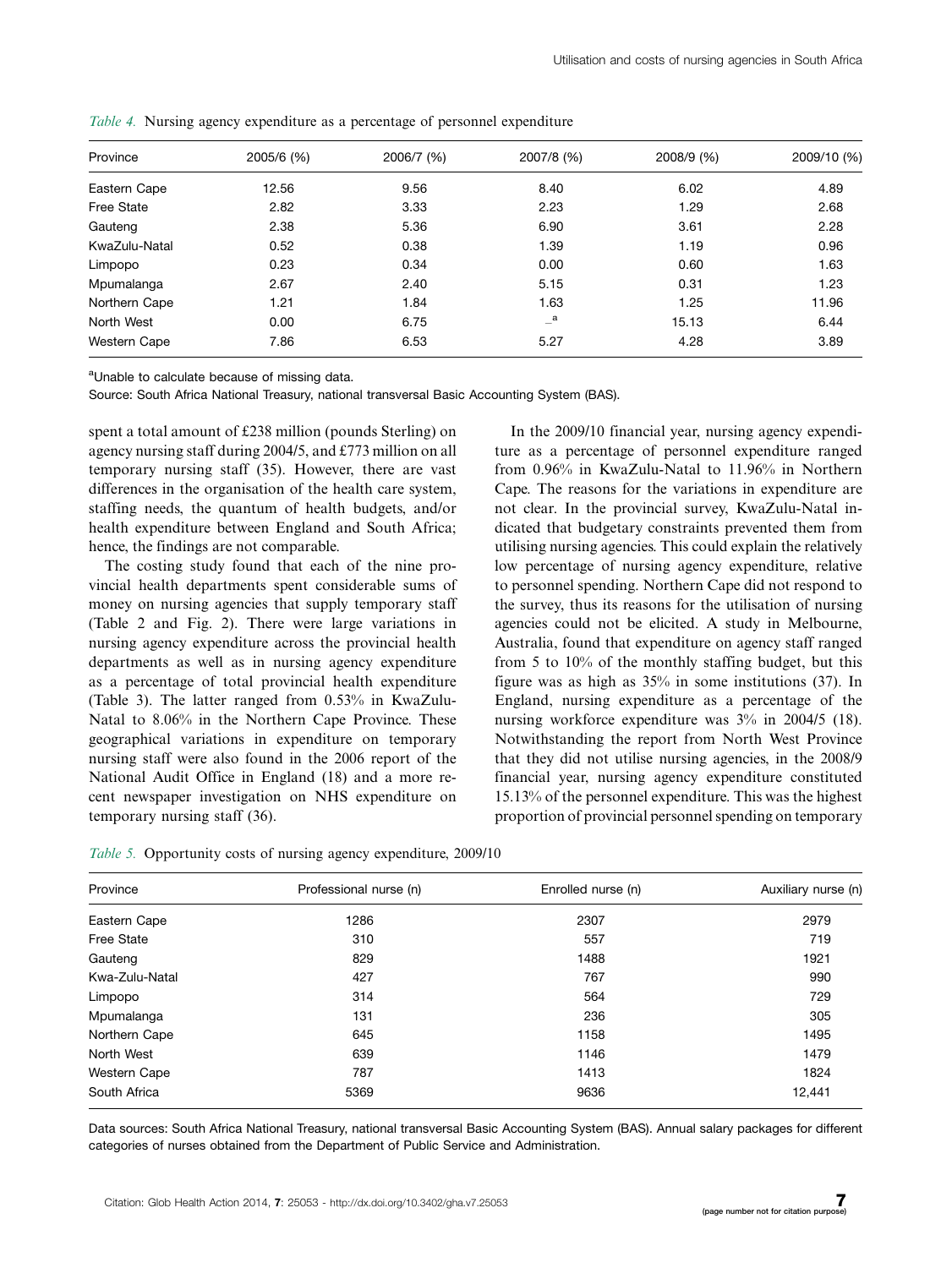or casual staff. There are several possible reasons that could explain this figure. Firstly, it could be a financial transaction error on the part of the North West Province, despite the stringent requirements of the Public Finance Management Act (38). Secondly, the utilisation of nursing agencies could be an indication of staff shortages in the many rural health facilities in the province. This reason is corroborated by an estimated 743 vacancies for all categories of nurses in 2010 (2). Thirdly, nursing agencies are paid from the goods and services budget, and not from the personnel budget. Consequently, the spending on nursing agencies could have been a mechanism to prevent or hide overspending on the personnel budget.

There are several limitations of the study. In the costing study, we assumed that direct costs were equal to expenditure. We also used public sector vacancies as a proxy for staff shortages, which is reasonable in the absence of national staffing norms. However, there is no standard definition of a 'vacancy', and in some instances a vacancy could be measured against an old, outdated organisational structure or against the available budget (32). Furthermore, the national human resource plan was based on modelling estimates, and there was no empirical assessment of health workforce requirements against health need, itself a contested concept (33). Thirdly, we assumed a zero-sum trade-off between nurse agency costs and permanent staff employment, which may not hold in all instances. For example, agency nurses could be used to manage the cost of variations in patient demand, thus resulting in efficiency gains because of the reduction in fixed salary costs. We also do not have comparative data on the expenditure on a full-time vacancy filled by the public sector and the expenditure on a part-time equivalent filled from the agency.

The study also relied on self-reported information from senior government officials, which was shown to be inaccurate in at least two of the provinces. Although financial statistics tend to be more accurate than other information, the study used official government statistics that the provincial health departments submitted to the National Treasury, and data quality remains a challenge.

Notwithstanding these limitations, the study has numerous strengths. The study is novel in combining and contrasting information obtained through a provincial survey, with a detailed analysis and interpretation of expenditure on nursing agencies, and the trends in such expenditure over a 5-year period. A major strength of the study is its national focus, thus making an important contribution to the knowledge and understanding of the expenditure, management, and utilisation of nursing agencies in the South African public health sector. The study provides empirical evidence of the extensive utilisation of temporary agency staff in the South African public health sector, which is illustrated by the high expenditure on nursing agencies in all provinces. An important finding

of the study is that 5369 professional or registered nurses with 4 years of training could have been employed in the South African public health sector in 2009/10 in lieu of nursing agency expenditure. The study also illustrates the usefulness of a trend analysis of routine financial data, and the potential of such analysis to inform policy or decision making.

The study findings have implications for quality of care, human resource planning and management, and health policy development in South Africa. The 2010 national core standards (39) and the 2013 promulgation of the National Health Amendment Act underscore the importance of quality of care in the country (40). The domain of patient safety, clinical governance, and clinical care in the national core standards focusses on 'how to ensure quality nursing and clinical care and ethical practice, and reduce unintended harm to health care users or patients in identified cases of greater clinical risk' (39, p. 11). Although the utilisation of temporary agency nurses is a short-term solution to staffing shortages, there is a growing body of evidence that casual or temporary staffing contributes to poor quality of patient care (41-44). Several US studies have found statistically significant associations between the employment of agency nurses and health care deficiencies in nursing homes (41), hospital medication errors (43), and the risk of bloodstream infections among patients with central venous catheters in intensive care units (44). In the United Kingdom, it was also found that temporary staffing could undermine the quality of patient care (18). However, a study of 605 UK general and specialist wards between 2004 and 2009 found no differences in quality scores between temporary and permanent nursing staff (45). Nonetheless, the UK Department of Health has stated that replacing temporary staff with experienced permanent staff leads to increased productivity and better patient care (18). In South Africa, we could not find any studies on the association between the use of agency nurses and quality of care. However, a 2010 survey found high moonlighting rates in critical care units in both the public and private health sectors (10). This implies that temporary nurses are utilised extensively in hospital critical care units in South Africa. Hence, similar issues of quality of care could be found in South Africa.

The management of human resources is a key aspect of quality of care as it enables the delivery of safe and effective patient care (1, 39). Hence, the study findings also have implications for human resource planning and management. The provincial survey found that there is no national policy on the management and utilisation of nursing agencies. There is global evidence that hiring agency nurses costs up to three times more than permanent staff (18, 23, 24, 27, 45). Although the utilisation of temporary staff is influenced by efficiency measures, staff shortages, and changing patient numbers and acuity, the demand for temporary nursing staff is also shaped by poor staff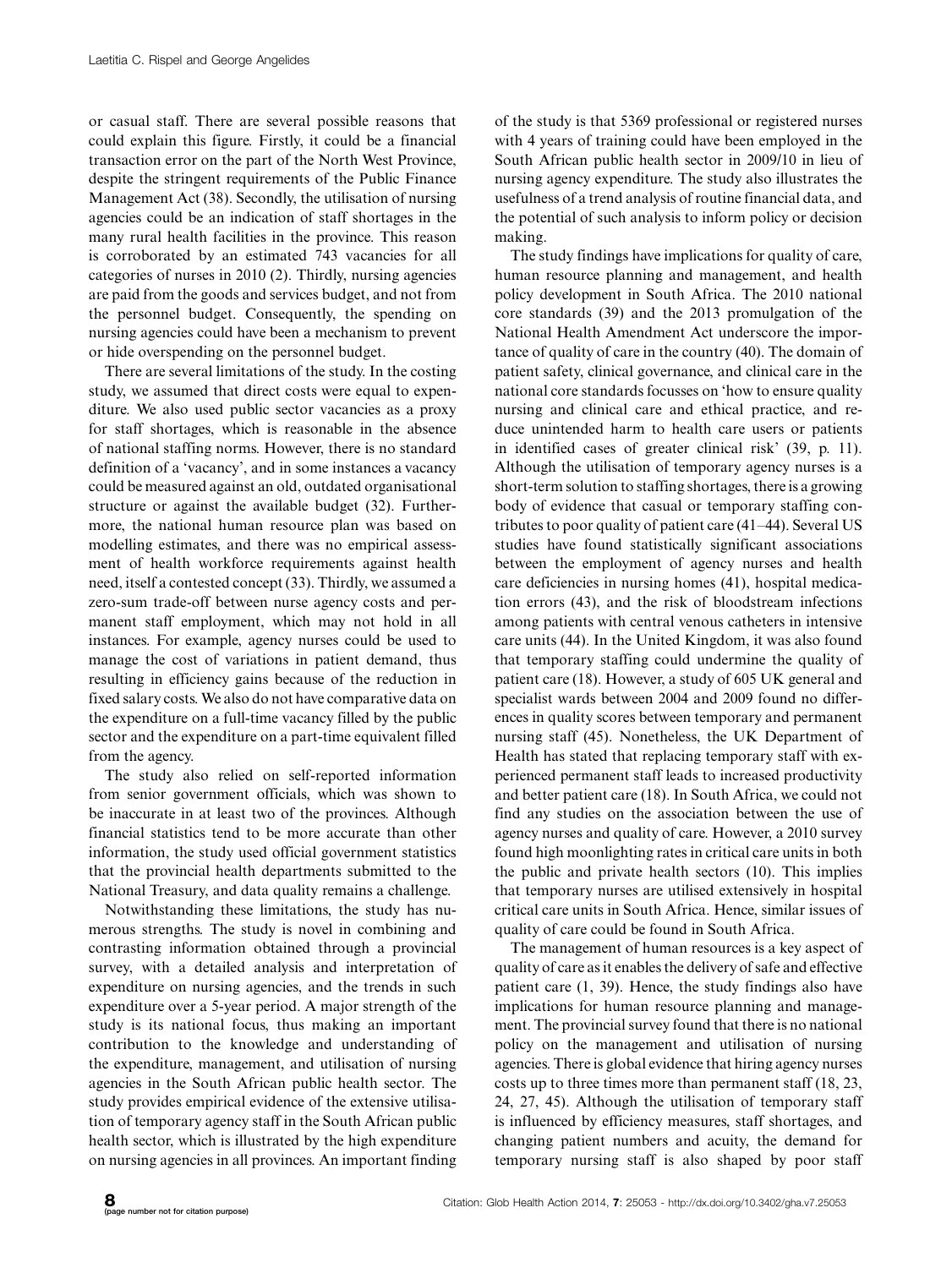planning, staff absenteeism, and lack of involvement of nurses in decision making  $(3, 27, 45, 46)$ .

In South Africa, there is a policy vacuum on commercial nursing agencies. Until 2005, these agencies were required to register with the South African Nursing Council (9), but the National Health Act classified nursing agencies as health establishments under the jurisdiction of the Department of Health (47). Although the 5-year strategy on nursing education, training, and practice, launched in 2013, recommended the urgent development and implementation of regulations for nursing agencies (48), the draft regulations were vague and unlikely to lead to better control of nursing agencies. The progress has stalled. The experience of regulating nursing agencies in other countries such as the United Kingdom is instructive. In that country, minimum standards and regulations on nursing agencies aim to ensure ethically and legally compliant service delivery (26). The UK national nursing association has developed a complementary set of guidelines for employers, nursing agencies, and agency nurses that summarise regulatory requirements and induction processes to meet minimum standards (49, 50).

Both the South African 5-year strategic plans on human resources for health (2) and on nursing education, training, and practice (36) recommend policy development or improved management of nursing agencies, albeit in a cursory manner. The finalisation of regulations on commercial agencies and the development of good practice guides are critical. Such regulations and practice guides could draw from the UK experience (18, 26) and must address issues of planning for the use of agency nurses, controlling demand, appointing nursing agencies, using temporary nursing staff in an efficient and effective manner, and monitoring expenditure and the performance of all nurses.

# **Conclusions**

This study has highlighted the need to plan strategically for the use of temporary agency nurses, and to monitor nursing agency expenditure, as part of a comprehensive workforce plan. The planned health reforms towards universal health coverage in South Africa necessitate proactive health workforce planning to improve population health, ensure the delivery of quality care, and align expenditure to budgets.

Notwithstanding the size and complexity of the health sector, implementation of nursing agency regulations and good practice guides must be a priority for the chief nursing officer. This is in light of the well-described gaps between policy and legislation on the one hand, and implementation and practice translation on the other hand (33, 51). Although the development of legislation, policies, and guidelines is important, the Health Ministry should also pay sufficient attention to the management of change, and ensure consultation with the provincial health

departments (as implementing agencies) and front-line nurses. Finally, on-going monitoring of nursing agencies is important, thereby enhancing public accountability.

### Acknowledgements

We thank the Research on the State of Nursing (RESON) advisory committee members for their support and guidance over the study period. Candy Day from the Health Systems Trust and Dr Mark Blecher from the South African National Treasury are thanked for facilitating access to the expenditure data. The participation of the provincial health respondents in the survey is acknowledged gratefully.

### Conflict of interest and funding

The authors declare no conflict of interest, financial or otherwise. This study was funded by the Atlantic Philanthropies (Grant ID: 15 962). The views expressed in this study are those of the authors and not of the funder.

### References

- 1. Global Health Workforce Alliance, WHO (2013). A universal truth: no health without a workforce. Geneva: World Health Organization.
- 2. DOH (2011). Human Resources for Health South Africa: HRH strategy for the health sector: 2012/13-2016/17. Pretoria: Department of Health.
- 3. Massey L, Esain A, Wallis M. Managing the complexity of nurse shortages: a case study of bank and agency staffing in an acute care Trust in Wales, UK. Int J Nurs Stud 2009; 46: 912-19.
- 4. Aiken L. Breaking the shortage cycle. Am J Nurs 1989; 87: 1616-20.
- 5. Aitken RL, Manias E, Peerson A, Parker JM, Wong K. Casualisation of the nursing workforce. A submission for the National Review of Nursing Education for the Minister for Education, Training and Youth Affairs and the Minister for Health and Aged Care. Melbourne: School of Post-graduate Nursing, the University of Melbourne; 2001.
- 6. Braddy PK, Washburn TA, Caroll LL. Factors influencing nurses to work for agencies. West J Nurs Res 1991; 13: 353-62.
- 7. Buchan J, Edwards N. Nursing numbers in Britain: the argument for workforce planning. Br Med J 2000; 320: 1067-70.
- 8. Peerson A, Aitken RL, Manias E, Parker JM, Wong K. Agency nursing in Melbourne, Australia: a telephone survey of hospital and agency managers. J Adv Nurs 2002; 40: 504-12.
- 9. Republic of South Africa. Nursing Act no. 50 of 1978. Pretoria: Government Printer.
- 10. Rispel LC, Blaauw D, Chirwa T, de Wet K. Factors influencing agency nursing and moonlighting among nurses in South Africa. Glob Health Action 2014; 7: 23585, [http://dx.doi.org/](http://dx.doi.org/10.3402/gha.v7.23585) [10.3402/gha.v7.23585](http://dx.doi.org/10.3402/gha.v7.23585)
- 11. Adams B. Agency nursing: the hospital response. J Nurs Adm 1989; 19: 4, 12.
- 12. Hughes KK, Marcantonio RJ. Recruitment, retention and compensation of agency and hospital nurses. J Nurs Adm 1991; 21: 46-52.
- 13. Jackson BS. Agency nursing: costs and quality [Opinion]. J Nurs Adm 1989; 19: 12.
- 14. Manias E, Aitken R, Peerson A, Parker J, Wong K. Agencynursing work: perceptions and experiences of agency nurses. Int J Nurs Stud 2003; 40: 269-79.